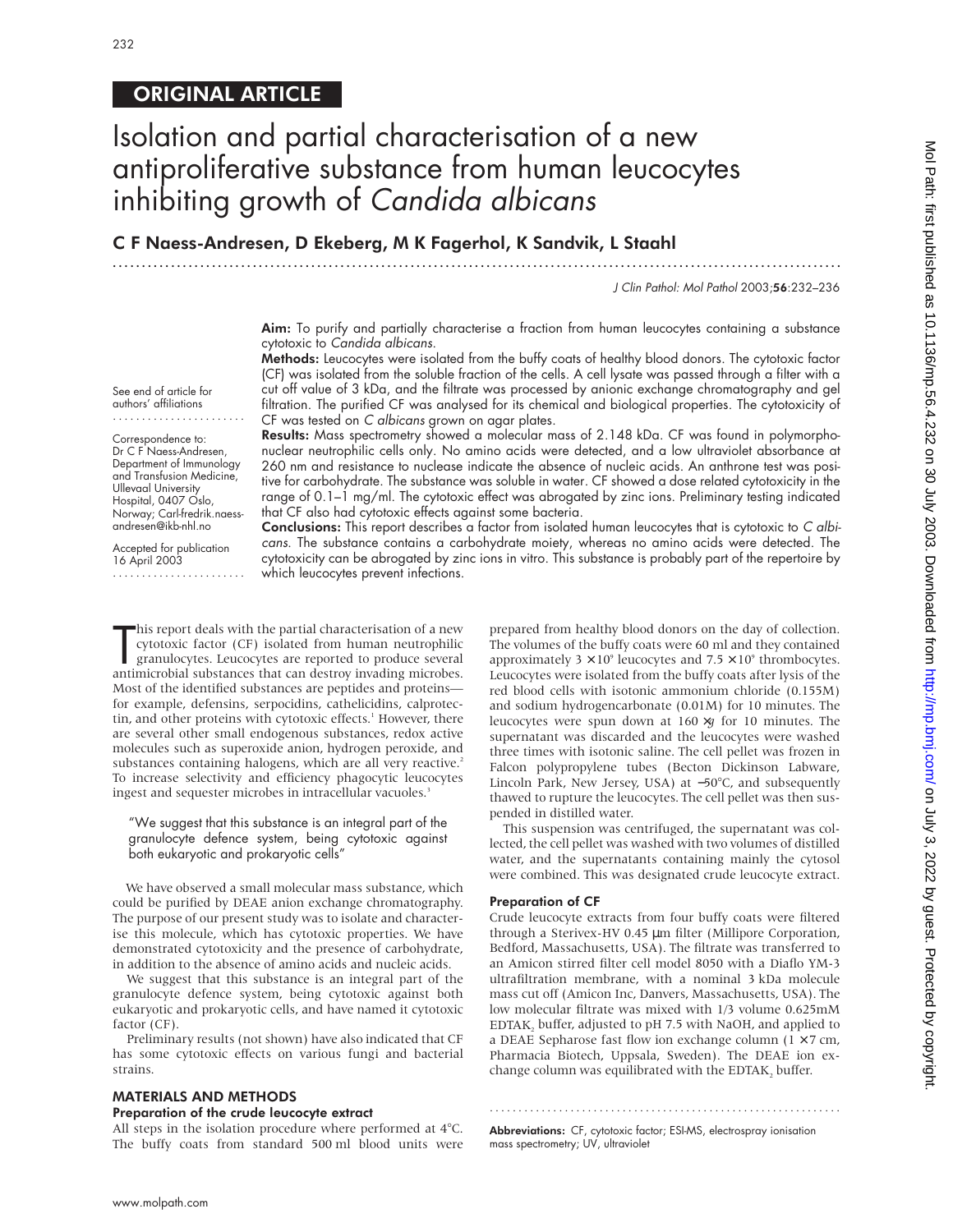

Figure 1 Elution profile of the ultrafiltrate from the crude leucocyte extract from the DEAE Sepharose fast flow anion exchange column (1 × 7 cm). The column was equilibrated with EDTA buffer, pH 7.5, and eluted stepwise with NaCl. The cytotoxic factor appeared when eluted with 40mM NaCl (in fractions 57–61). The cytotoxic factor was determined by measuring inhibition zones in Candida albicans plates. OD, optical density.

The column was eluted with 20 ml EDTAK, buffer, 30 ml distilled water, and stepwise 20 ml of 5mM, 20 ml of 10mM, and 40 ml of 40mM NaCl; the fraction size was 2.0 ml (fig 1).

The fractions containing cytotoxic substance were combined and lyophilised, dissolved in 1.8 ml distilled water, and applied on to a P-2 extra fine gel filtration column (1.5 × 162 cm) (Bio-Rad Laboratories, Hercules, California, USA). The void volume  $(V_0)$  was 74.8 ml, as determined with haemoglobin. Fractions of 2.5 ml were collected, tested for cytotoxicity, and their ultrasound (UV) absorbance was measured at 200 and 241 nm (fig 2).

#### Testing for cytotoxicity

The agar diffusion method described by Ericsson and Sherris<sup>4</sup> was used with some modifications. We added 35 µl of the test solutions to each of 39 wells made with a gel puncher on YNB agar plates seeded with *C albicans*. The plates were incubated at 37°C for 24 hours, and the inhibition zones were measured.

The cell density of the inoculum was adjusted to produce nearly confluent colony growth. This was achieved by making up a saline solution with the initial density of cells corresponding to 0.5 McFarland units. Five drops of this solution were added to 10 ml of saline. This inoculum was evenly



Figure 2 Elution profile when concentrated fractions 57-61 from DEAE chromatography were run on the P-2 extra fine gel filtration column (1.5  $\times$  162 cm). The column was equilibrated and eluted with 20mM NaCl. The fractions were 2.5 ml. The cytotoxic factor was assayed by measuring the inhibition zones on YNB plates incubated with Candida albicans. The elution volume  $(V<sub>n</sub>)$  for the cytotoxic factor was 105 ml (fractions 40–45), corresponding to a molecular mass of 2.4 kDa. OD, optical density.

distributed by gentle rotation. The plates were tipped to drain and the surplus inoculum was then removed with a pipette. Subcultures of *C albicans* were grown on Sabouraud plates.

# Determination of the molecular mass

Electrospray ionisation mass spectrometry (ESI-MS) was used to obtain the molecular mass of CF. The ESI-MS system used was a Waters 2690 (Massachusetts, USA) mobile phase pump coupled to a Quatro LC-MS (liquid chromatographymass spectrometry/MS triple quadrupole mass spectrometer (Micromass Ltd, Altrincham, UK), equipped with a pneumatically assisted electrospray ionisation source. Data acquisition and processing were performed using a Maslynx NT 3.1 computer system. To obtain the molecular mass, MaxEnt algorithms were used, based on the method of maximum entropy. The analyte was introduced into the mass spectrometer directly via a 10 µl LC injection loop. The LC conditions were as follows: mobile phase: 50 vol% methanol/water, flow rate 0.2 ml/minute. ESI-MS conditions were as follows: nitrogen was used as both drying gas and nebulising gas at flow rates of approximately 1000 litre/hour and 80 litre/hour, respectively. The cone voltage was set to 50 V and the electrospray capillary was at 4 kV. The source was operating at a temperature of 100°C and the desolvation temperature at 180°C. The pressure in the analyser was  $6.7 \times 10^{-6}$  mbar and 3.7 × 10<sup>−</sup><sup>5</sup> mbar in the gas cell. Both positive and negative ionisation modes were used. The mass scan range was 50– 2500 amu.

The molecular mass of CF was also determined by gel filtration using the P-2 extra fine gel filtration column  $(1.5 \times 162 \text{ cm})$ . Vitamin B<sub>12</sub>, sucrose, and glucose were used as standards.

The elution volumes were measured and the molecular mass of CF was determined by plotting log molecular mass against  $K_{av}$  values. The exponential regression formula was found to be  $y = -0.18 \ln(X) + 1.5$ . Calculation using the regression formula gave the molecular mass of the molecule.

# Distribution of CF in blood

Blood samples were collected from blood donors using Vacutainer tubes with SST gel and clot activator to obtain serum. To collect plasma, both EDTA tubes and ACD tubes were used (Becton Dickinson, UK). To isolate the different cell types from 5 ml EDTA blood, PMN separation medium (Nycomed Pharma, Oslo, Norway) was used, according to the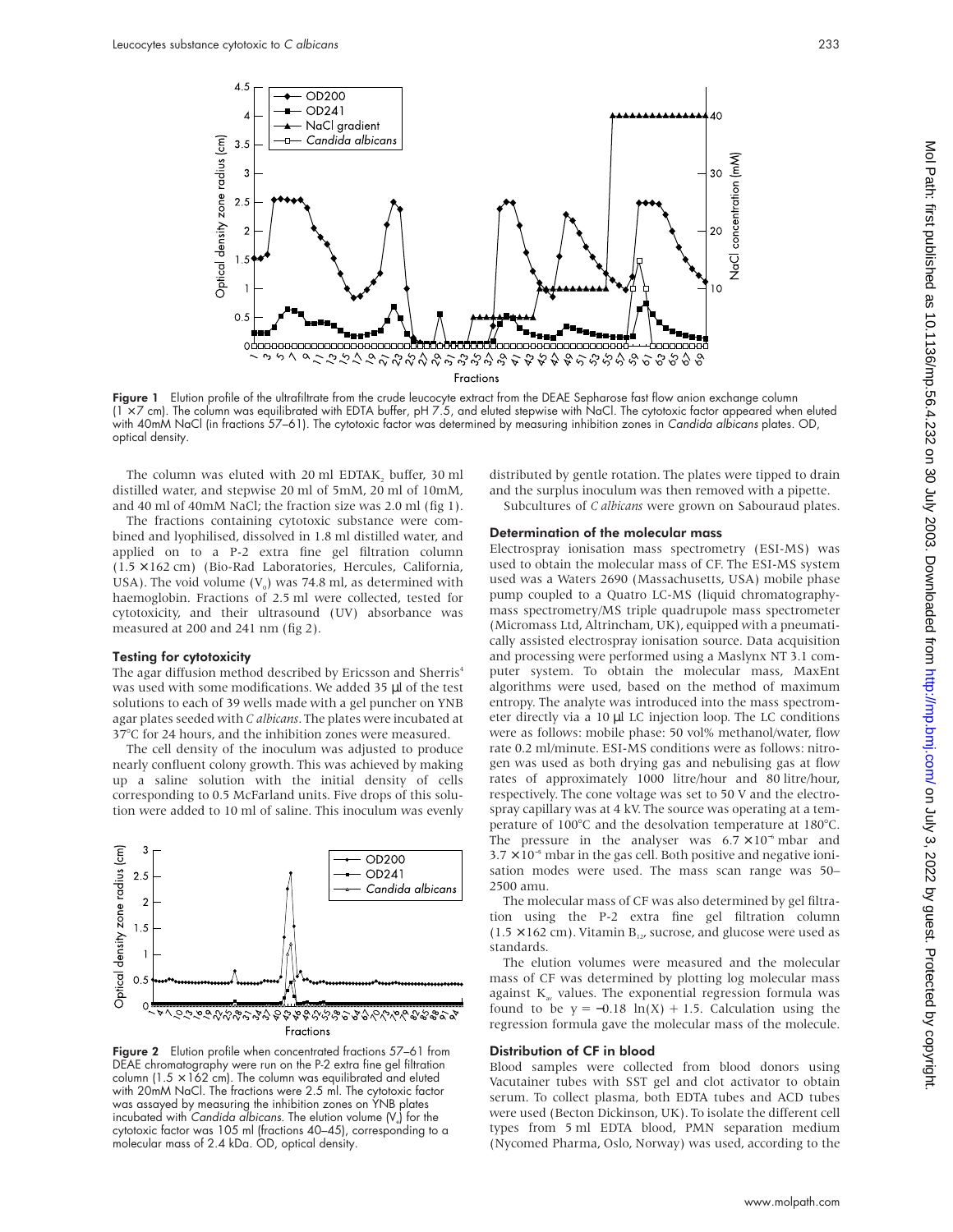manufacturer's instructions. The bands containing the different cells were harvested using a pasteur pipette, suspended in 3 ml 0.9% saline each, and frozen separately at −50°C.

After thawing, each of the cell types was centrifuged and washed with two volumes of distilled water. The supernatants from each of the cell types were combined and treated as crude leucocyte extract.

# Estimation of the CF content in each cell

Leucocytes from eight buffy coats were processed in two batches, each from four buffy coats, according to our procedure for the preparation of CF. After gel filtration, the fractions containing CF were combined and lyophilised. The residue was weighed, dissolved in distilled water, lyophilised again, and weighed for control of constant weight. The content of CF in each cell was calculated, assuming no loss during this procedure.

# Estimation of heat stability

Samples of CF in 100 µl distilled water were heated in a boiling water bath for five minutes, tested for cytotoxicity against *C albicans*, and compared with untreated samples.

# Effects of different enzymatic treatments

To test the susceptibility of CF to a protein degrading enzyme, we added 10 µl of proteinase K suspension (EC 3.4.21.64; Sigma Chemical Co, Missouri, USA) to a 100 µl sample of CF (in  $18.75 \text{mM}$  Diemal buffer, pH 7.5, containing  $10 \text{mM}$  CaCl<sub>2</sub>), and incubated it at 37°C for 18 hours. After incubation, the mixture was heated to 95°C for 10 minutes to denature the enzyme. A control with only the proteinase K was included to test for enzyme toxicity.

Peptidase (Sigma) has general proteolytic and aminopeptidase activity. We added 300 µl of CF in Diemal buffer and 300 µl Diemal buffer to 0.6 U peptidase and incubated and tested the solution as above.

To test for the presence of nucleic acids we used nuclease S1 (EC 3.1.30.1, Molecular Biology Boehringer Mannheim, Mannheim, Germany), which has endonuclease and exonuclease activities. A 500 µl sample of CF and 500 µl of water were each added to 500  $\mu$ l of incubation buffer and 20  $\mu$ l (80 U) of nuclease S1. The tubes were incubated for one hour at 37°C and then heated in a boiling water bath for five minutes to inactivate the enzyme. The mixtures were tested for toxicity.

# Thin layer chromatography to detect amino acids

Glass ampoules with CF dissolved in 1 ml 6M HCl were flushed with nitrogen, evacuated, and sealed. The ampoules were heated at 110°C for 26.5 hours. The hydrochloric acid was evapourated over NaOH in an evacuated desiccator. The hydrolysate was dissolved in 50 µl water to 2.5 mg/ml.

Thin layer chromatography on silica plates (Merck, Darmstadt, Germany) was carried out on samples of CF before and after hydrolysis. The thin layer plates were developed with n-butanol/ acetic acid/water (2/1/7), sprayed with ninhydrin reagent, and heated at 110°C as described by Fahmy *et al*. 5

# Test for total carbohydrate

To test for the presence of carbohydrates, the anthronetest was performed, as described by Pons *et al*, <sup>6</sup> with glucose as a standard.

The phenol sulfuric test for carbohydrates was performed as a qualitative test according to the procedure described by Dubois *et al*. 7

# Effect of metal ions on the cytotoxicity of CF

To test the effects of metal ions on the cytotoxicity of CF against *C albicans*, we added different concentrations of ZnSO<sub>4</sub>, FeSO<sub>4</sub>, MnCl<sub>2</sub>, and Cu(Ac)<sub>2</sub>. The toxicity of these metal ions alone on *C albicans* was also examined.

To test whether metal ions with approximately the same ionic radius and same charge could interfere with the effect of zinc, various concentrations of iron, copper, and manganese were added to a CF solution where the toxic effect had been abrogated by zinc.

# Dose–response of CF toxicity

To determine within assay and between assay variations, agar diffusion tests were performed on 10 plates using the same concentrations of CF. On the first day, five YNB plates were inoculated and tested with twofold dilutions of CF, starting with 1 mg/ml. On each of the following five days, one YNB plate was inoculated and tested with the same concentrations of CF. The zones of inhibition for different concentrations of CF were measured. Mean values and SDs were calculated. The figures from these 10 plates were included in a dose–response study.

# Chemicals

All buffers and salt solutions were made from filtered, deionised water (Milli-RO 4; Millipore Corporation, Bedford, Massachusetts, USA) or bottled sterile water (Baxter Healthcare Corporation, Deerfield, Illinois, USA).

All chemicals were of reagent grade.  $EDTAK<sub>2</sub>$  was from Fluka Chemie AG, Switzerland. Other salts and reagents were from Merck. Special care was taken not to introduce cytotoxic or enzyme inhibiting agents to the buffer, reagents, or equipment used.

# RESULTS

# Molecular mass

ESI-MS experiments of CF were performed in both positive and negative mode. The mass spectrum of the CF, obtained in negative mode, shows molecular ions at m/z 2148; that is, a molecular mass of 2.148 kDa.

The molecular mass as determined by gel filtration was approximately 2.4 kDa. Calculation of the molecular mass using  $K_{av} = 0.117$  in the regression formula gives the value 2.364 kDa.

# Distribution of CF in blood

We followed the isolation procedure for CF on plasma, serum, and leucocytes. CF was detected in preparations from polymorphonuclear neutrophilic cells only. However, its presence in monocytes cannot be excluded because of the low numbers of cells available for extraction.

# Estimation of CF in each cell

The estimated number of granulocytes in eight buffy coats is  $12 \times 10^9$  and 3.3 mg of CF was recovered from eight buffy coats. Therefore, the calculated amount of CF in each cell was 0.275 pg/cell (0.128 fmol/cell).

# Temperature stability

Samples of CF that had been heated in a boiling water bath for five minutes retained their cytotoxic effect on *C albicans*.

# Enzymatic treatment

Proteinase K and peptidase, which degrade proteins and peptides, had no effect on the cytotoxicity of CF, and neither did nuclease S1, which degrades nucleic acids.

# Search for amino acids

No amino acids were detected by thin layer chromatography of untreated CF or acid hydrolysed CF followed by ninhydrin spray.

# Total carbohydrate

The results from the anthronetest indicated that the concentration of carbohydrate measured as glucose was 41 µg/ml. The ratio of carbohydrate, measured as glucose, to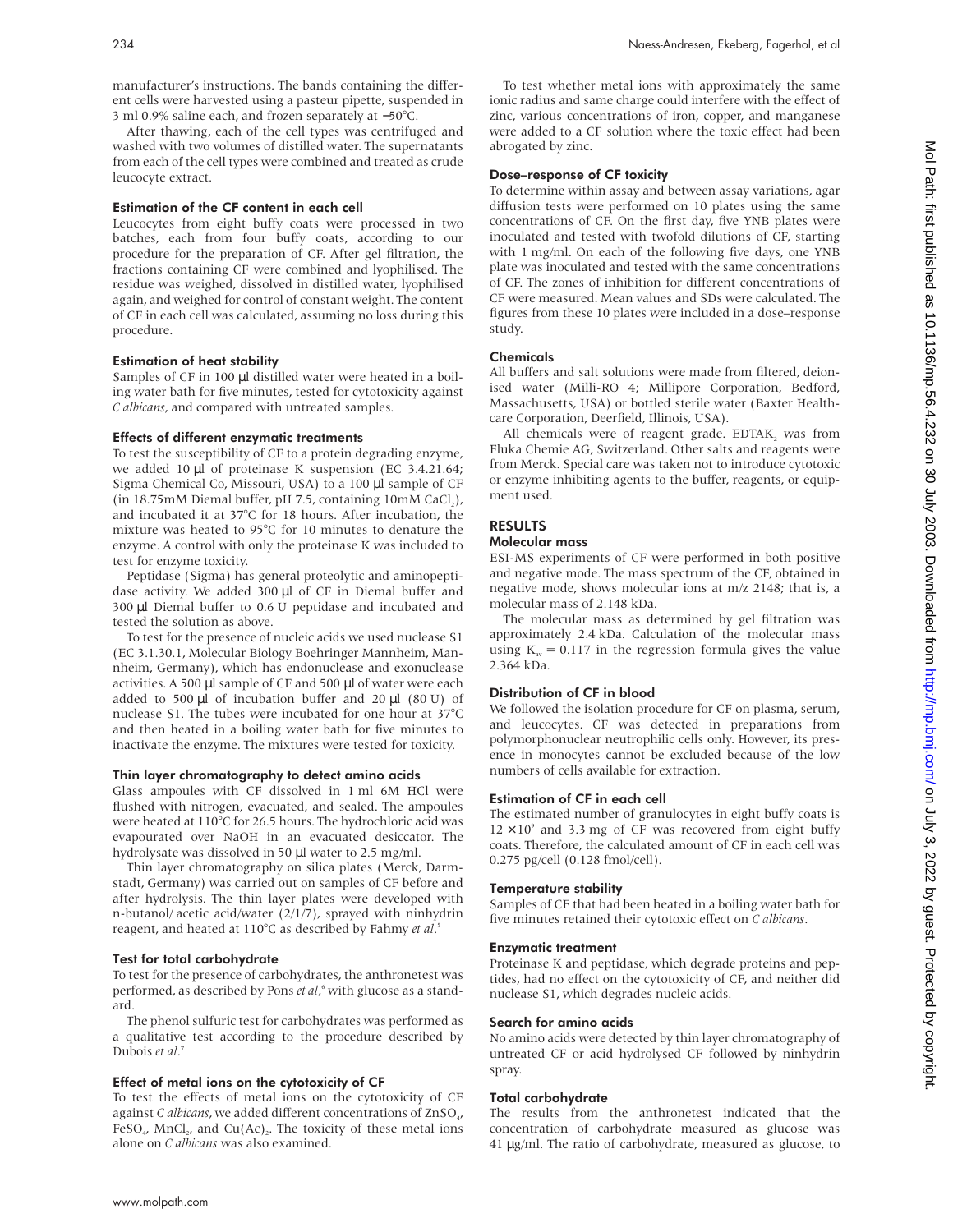|                   |               |  |                                                             | on the cytotoxic effect of cytotoxic factor |  |  |  |
|-------------------|---------------|--|-------------------------------------------------------------|---------------------------------------------|--|--|--|
|                   | Concentration |  |                                                             |                                             |  |  |  |
| $S$ alt           |               |  | $10^{-7}$ M $10^{-6}$ M $10^{-5}$ M $10^{-4}$ M $10^{-3}$ M |                                             |  |  |  |
| ZnSO <sub>A</sub> |               |  |                                                             |                                             |  |  |  |
| FeSO <sub>4</sub> |               |  |                                                             |                                             |  |  |  |
| MnCl <sub>2</sub> |               |  |                                                             |                                             |  |  |  |
| Cu(Ac)            |               |  |                                                             |                                             |  |  |  |



Figure 3 Dose–response curve showing the relation between the concentration of cytotoxic factor (mg/ml) and the inhibition radius (in cm) on Candida albicans plates. The formula for the regression line is shown.

total CF was 1 : 1 (41 µg of carbohydrate/400 µg of CF). The phenol sulfuric acid test confirmed the presence of carbohydrate.

#### Effect of metal salts on the cytotoxic effect

Table 1 shows the effect of different metal salts on the cytotoxic effect of CF. The addition of up to 10<sup>-5</sup>M ZnSO<sub>4</sub> did not alter the toxic effect, whereas at higher concentrations of zinc the growth inhibition was abrogated. In contrast, concentrations of  $10^{-6}M$  to  $10^{-3}M$  FeSO<sub>4</sub>, MnCl<sub>2</sub>, and Cu(Ac)<sub>2</sub> did not affect the growth inhibitory effect of CF on *C albicans*.

No toxic effects on *C albicans* were seen for the metal ions in the concentrations used—that is, up to 10<sup>-3</sup>M.

# Dose–response

The dose–response curve (fig 3) shows the relation between the concentration of CF and the growth inhibitory zone for *C albicans*. The inserted logarithmic regression equation describes the curve. The curve was made from the mean of the measured values of 10 inhibition zones at each concentration of CF. Tables 2 and 3 show the results and the calculated means and SDs of the values obtained.

# **DISCUSSION**

In our study, we have presented a procedure for the isolation and purification of a small (2.148 kDa) anionic molecule from neutrophil granulocytes with a cytotoxic effect on *C albicans*. This cytotoxic factor was isolated from the cytosol fraction of leucocytes from healthy blood donor buffy coats. We have shown that polymorphonuclear granulocytes are the main source of CF in blood. The cytotoxicity was abrogated by the addition of zinc ions.

Mass spectrometry using the MaxEnt algorithms gave the molecular mass of 2.148 kDa, which fits well with the data from the gel filtration experiments. We have also demonstrated the presence of carbohydrate in this molecule, but its structure remains to be studied.

To our knowledge, this cytotoxic substance has not previously been isolated or described.

We did not analyse tissues, but it is known that other cytotoxic substances can be found elsewhere, in particular in epithelial cells.<sup>8</sup> The recovery of CF for each granulocyte was about 0.275 pg, which is 0.6% of total cell weight. We have not been able to test the recovery rate of the extraction and purification processes.

CF was isolated under very mild conditions: no detergents, high salt concentrations, or extreme pH values were used. Furthermore, the first step after thawing was ultrafiltration, which removes all molecules with a molecular mass higher than 3 kDa. Therefore, we do not believe that CF is a fragment of a cytotoxic molecule of higher molecular mass.

To test for carbohydrates, we used the anthrone method (Pons and colleagues<sup>6</sup>), which measures total carbohydrates. The authors stated that all carbohydrates react in this test, but

| Concentration<br>(mg/ml) | Well           | Plate 1 | Plate 2 | Plate 3 | Plate 4 | Plate 5 | Mean | <b>SD</b> | <b>CV</b> | Mean<br><b>SD</b> |
|--------------------------|----------------|---------|---------|---------|---------|---------|------|-----------|-----------|-------------------|
| 1.0                      |                | 2.2     | 2.1     | 2.0     | 2.1     | 2.2     | 2.1  | 0.1       | 3.9       | 0.1               |
| 0.5                      | $\overline{2}$ | 1.9     | 1.9     | 1.8     | 1.8     | 1.8     | 1.8  | 0.1       | 3.0       |                   |
| 0.25                     | 3              | 1.5     | 1.6     | 1.5     | 1.4     | 1.3     | 1.5  | 0.1       | 78        |                   |
| 0.13                     | 4              | 1.1     | 1.2     | 0.9     | 1.0     | 1.0     | 1.0  | 0.1       | 11.0      |                   |
| 0.06                     | 5              | 0.5     | 0.5     | 0.5     | 0.6     | 0.6     | 0.5  | 0.1       | 10.1      |                   |

**Table 3** Radius (in cm) of inhibition zones on Candida albicans plates: within assay variations

| Concentration<br>(mg/ml) | Well           | Day 1 | Day 2 | Day 3 | Day 4 | Day 5 | Mean | <b>SD</b> | <b>CV</b> | Mean<br><b>SD</b> |
|--------------------------|----------------|-------|-------|-------|-------|-------|------|-----------|-----------|-------------------|
| 1.0                      |                | 2.1   | 2.0   | 2.1   | 2.0   | 1.9   | 2.0  | 0.1       | 4.        | 0.1               |
| 0.5                      | $\overline{2}$ | 1.8   | 1.7   | 1.8   | 1.9   | 1.7   | 1.8  | 0.1       | 4.7       |                   |
| 0.25                     | 3              | 1.4   | 1.3   | 1.4   | 1.6   | 1.2   | 1.4  | 0.1       | 10.7      |                   |
| 0.13                     | 4              | 1.0   | 1.0   | 0.9   |       | 0.8   | 1.0  | 0.1       | 11.9      |                   |
| 0.06                     | 5              | 0.5   | 0.5   | 0.5   | 0.6   | 0.3   | 0.5  | 0.1       | 22.8      |                   |